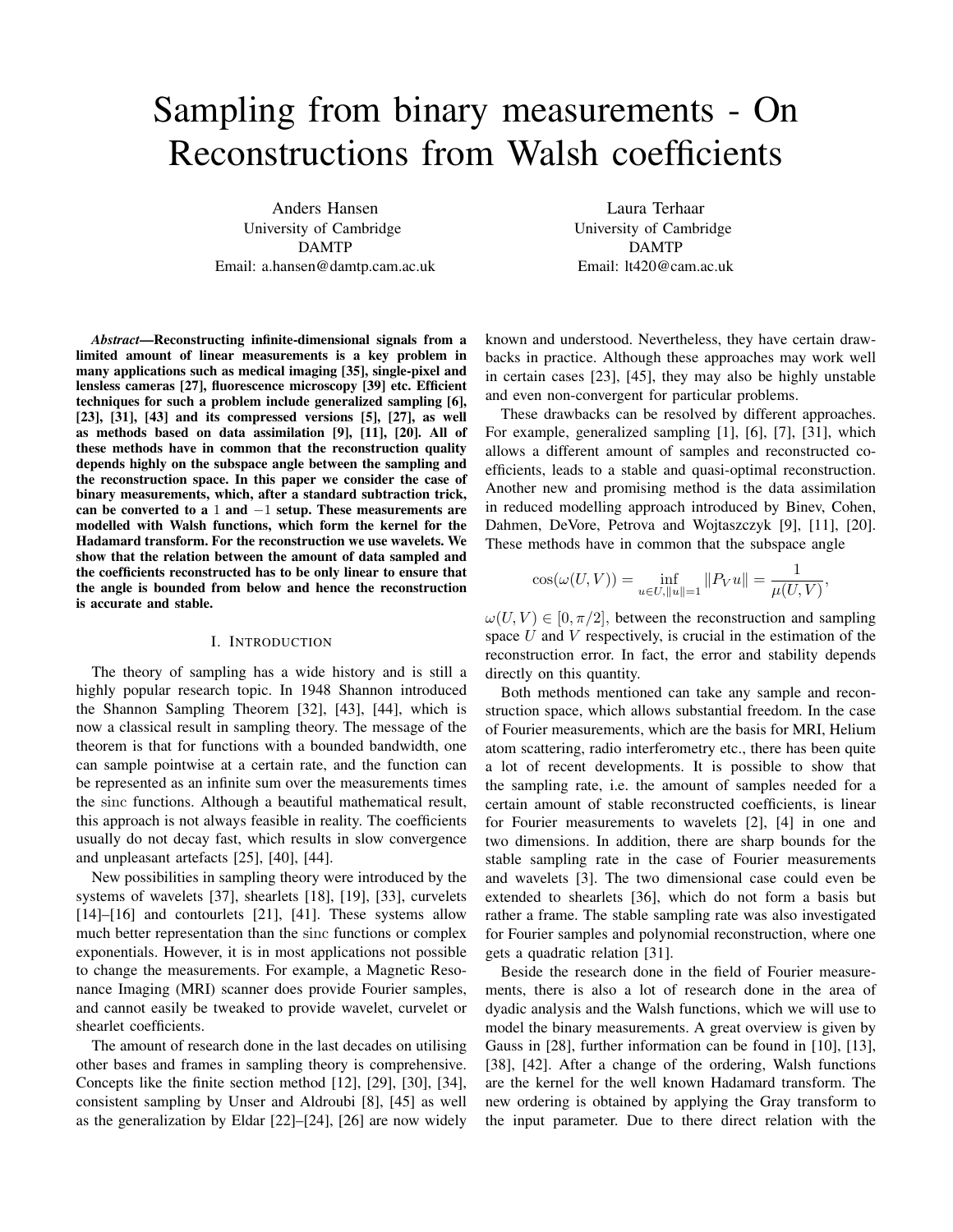Hadamard transform, Walsh functions are frequently used in the context of binary measurements. As binary measurements are the mainstay in many imaging applications such as lensless camera and single-pixel cameras [27] and fluorescence microscopy [39] it is natural to ask how the stable sampling rate behaves for reconstructions from Walsh coefficients with wavelets, shearlets, polynomials or splines.

The main contribution of this paper is the analysis of the subspace angle for binary measurements via Walsh functions and wavelets, where we show that the stable sampling rate (1) is linear. This means for a linear relation between the amount of samples and reconstructed coefficients, the subspace angle is bounded from below. Moreover, this result is sharp. This might be surprising at first, because of the very different structure of Walsh functions and wavelets. Walsh functions provide a lot of structure and properties, i.e. smoothness, in terms of the dyadic analysis, but not in terms of the decimal analysis. Wavelets behave the other way around. Most wavelets are continuous and have regularity properties in the decimal analysis but not in the dyadic analysis. This is one of the main differences in contrast to the Fourier-wavelet reconstruction. In the setting of Walsh functions we are restricted to the space  $L^2([0,1]^d)$ . This means that the wavelets have to be adapted accordingly. That is the reason why we are dealing with boundary wavelets.

## II. BACKGROUND

#### *A. Reconstruction Methods*

In this paper we are dealing with the problem of reconstructing data from given measurements with linear functionals. In particular, we consider a Hilbert space  $H$  and linear functionals  $(m_i)_{i\in\mathbb{N}} : \mathcal{H} \to \mathbb{R}$  that can be represented by elements  $s_i \in \mathcal{H}$ as  $m_i(f) = \langle f, s_i \rangle$ . The space of these functions is called the *sampling space* and is denoted by  $S = \overline{\text{span}}\{s_i : i \in \mathbb{N}\},$ meaning the closure of the span. In practice, one can only acquire a finite amount of samples, therefore we denote by  $S_M = \text{span}\{s_i : i = 1, \dots, M\}$ , the sampling space of the first M elements. A suitable choice of *reconstruction spaces* is widely investigated. The reconstruction space may typically fit better the data to be recovered than the sampling space, which is usually dictated by the physics of the sampling device (fluorescence microscope, MRI scanner, electron microscope etc.). For example, spaces spanned by X-lets (wavelets, curvelets, shearlets) may be preferable as reconstruction spaces in imaging applications, whereas polynomials may be useful when considering very smooth functions to be recovered. The reconstruction spaces are denoted by  $R$  and spanned by reconstruction functions  $(r_i)_{i \in \mathbb{N}}$ , i.e.  $\mathcal{R} = \overline{\text{span}}\{r_i : i \in \mathbb{N}\}.$ As in the case of the sampling space, it is impossible to acquire and to save an infinite amount of reconstruction coefficients. Hence, one has to restrict to a finite reconstruction space, which is denoted by  $\mathcal{R}_N = \text{span}\{r_i : i = 1, ..., N\}.$ 

As mentioned above the two methods based on generalized sampling and reduced modelling are similar reconstruction methods that offer an alternative to the existing literature. For the generalized sampling approach it is possible to use a different amount of samples M and coefficients that are reconstructed N. This leads to substantial improvements on stability and convergence. The method can be described as follows, for  $f \in \mathcal{H}$  and  $N, M \in \mathbb{N}$ , we define the reconstruction method of *generalized sampling*  $G_{N,M} : \mathcal{H} \to \mathcal{R}_N$  by

$$
\langle P_{\mathcal{S}_M} G_{N,M}(f), r_j \rangle = \langle P_{\mathcal{S}_M} f, r_j \rangle, \quad r_j \in \mathcal{R}_N,
$$

where  $P_{\mathcal{S}_M}$  denotes the orthogonal projection on the subspace  $\mathcal{S}_M$ . Note that the stability and accuracy of this method depends on the subspace angle between the sampling and the reconstruction space, i.e.

$$
||f - G_{N,M}(f)|| \leq \mu(\mathcal{R}_N, \mathcal{S}_M) ||f - P_{\mathcal{R}_N}f||.
$$

Moreover, the condition number  $\kappa$  of  $G_{N,M}$  is also given by  $\kappa(G_{N,M}) = \mu(\mathcal{R}_N, \mathcal{S}_M).$ 

In the approach presented in [20] based on data assimilation in reduced modelling the proposed algorithm calculates

$$
F_{N,M}(f) = \underset{u \in P_{S_M} f + S_M^{\perp}}{\operatorname{argmin}} ||u - P_{\mathcal{R}_N} u||,
$$

and it can be shown that the accuracy then depends on subspace angle

$$
||f - F_{N,M}(f)|| \leq \mu(\mathcal{R}_N, \mathcal{S}_M) \operatorname{dist}(f, \mathcal{R}_N \oplus (\mathcal{S}_M \cap \mathcal{R}_N)^{\perp}).
$$

Moreover, this is sharp in the way that the constant  $\mu(\mathcal{R}_N, \mathcal{S}_M)$  cannot be improved. It is clear that, in both approaches, the key to success lies in the ability to make sure that

$$
\mu(\mathcal{R}_N, \mathcal{S}_M) \leq \theta, \qquad \theta \in \mathbb{R}_+.
$$

Thus, we need to balance the number of samples  $M$  with the number of reconstruction vectors  $N$ , and this lead to the so-called *stable sampling rate*:

$$
\Theta(N,\theta) = \min \left\{ M \in \mathbb{N} : \mu(\mathcal{R}_N, \mathcal{S}_M) \le \theta \right\}.
$$
 (1)

The methods above can only be used efficiently when the stable sampling rate is known. Fortunately, it is possible to obtain sharp results on describing  $\Theta(N, \theta)$  for popular sampling and reconstruction spaces. In this paper we do so for sampling with Walsh functions and reconstructing with wavelets.

#### *B. Wavelets and Walsh functions*

The sampling space used in this paper is the space of Walsh functions whereas the reconstruction takes place in the space of wavelets. Due to the structure of Walsh functions, i.e. that they only span  $L^2([0,1]^d)$  we have to adjust the wavelet space accordingly, such that  $S^{\perp} \cap \mathcal{R} = \{0\}$ . Hence, we restrict the reconstruction space to boundary wavelets with compact support in  $[0, 1]^d$ .

Due to the fact that we are dealing with the  $d$ -dimensional case, we introduce multi indices to make the notation more readable. Let  $j = \{j_1, \ldots, j_d\} \in \mathbb{N}^d$ ,  $d \in \mathbb{N}$  be a multi index. A natural number  $n$  is in the context with a multi index interpreted as a multi index with the same entry, i.e.  $n = \{n, \ldots, n\}$ . Then we define the addition of two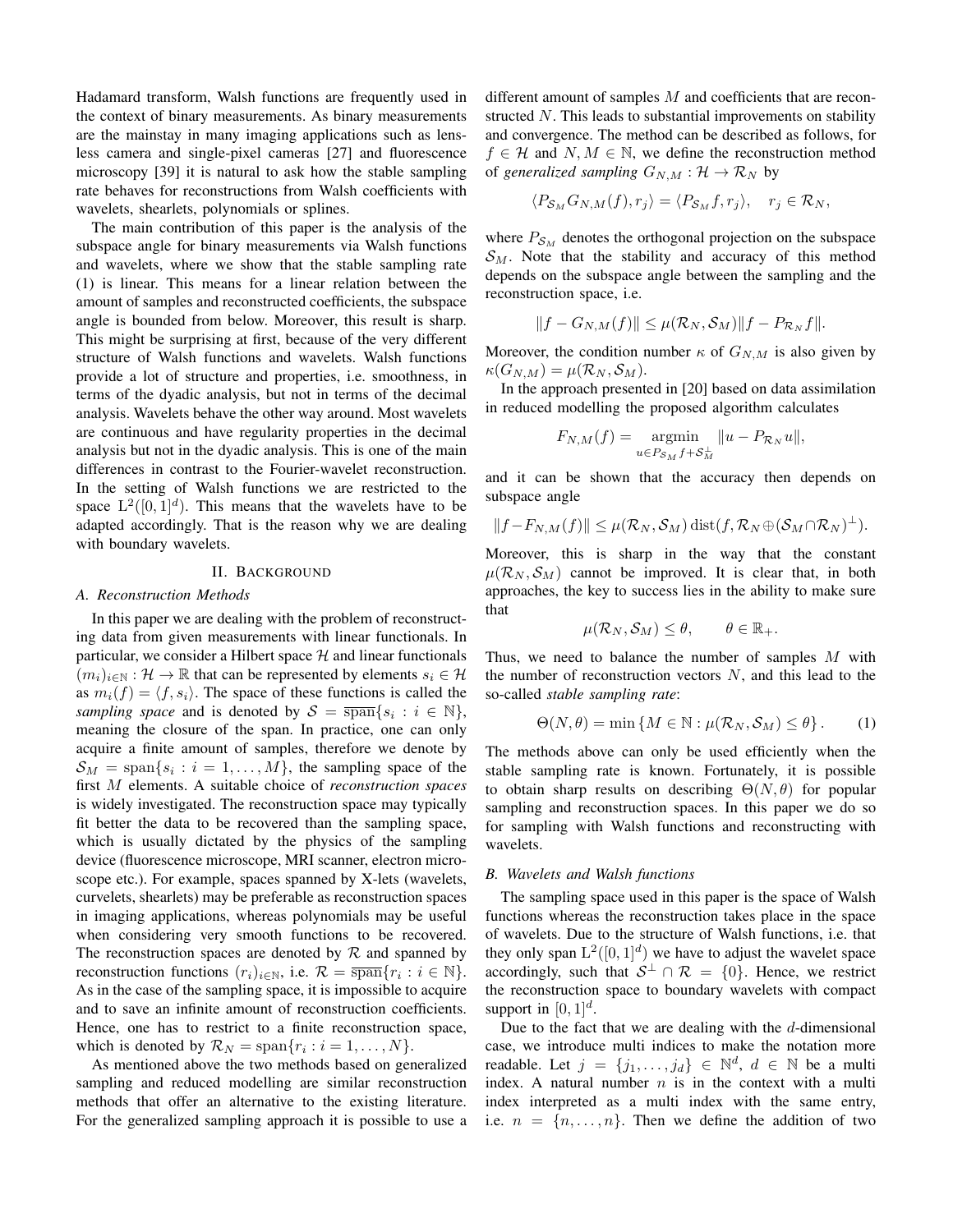multi indices for  $j, r \in \mathbb{N}^d$  by the pointwise addition, i.e.  $j + r = \{j_1 + r_1, \ldots, j_d + r_d\}$  and the sum  $\sum_{j=k}^{r} x_j :=$  $\sum_{j_1=k_1}^{r_1} \ldots \sum_{j_d=k_d}^{r_d} x_{j_1,\ldots,j_d}$ , where  $k, r \in \mathbb{N}^d$ . The multiplication of an multi index with a real number is understood pointwise, as well as the division by a multi index.

With this at hand we can now give a definition of boundary wavelets and the Walsh functions in higher dimensions. The approach to construct wavelets on the interval was introduced by Cohen, Daubechies and Vial [17]. It starts with the general Daubechies wavelets of order  $p$ . These and their scaling function have support size  $2p - 1$ . For the construction we start with the MRA structure at level  $J_0$  to make sure that the scaling function intersect at that level only with the left or the right boundary. Then one takes the interior scaling functions and replaces those who intersect with the boundary by linear combinations of the original scaling functions, such that the amount of vanishing moments is preserved as well as smoothness properties of the original function. For the right end of the interval the original scaling function has to be reflected. This leads to the following sampling space in one dimension.

$$
V_j^b = \text{span}\{ \phi_{j,k} : k = 0, \dots 2^j - p - 1, \phi_{j,k}^{\#} : k = 2^j - p, \dots, 2^j - 1 \}
$$

where  $\phi^{\#}$  is the reflected scaling function,  $j \geq J_0$  and  $\phi_{j,k}$ denotes the standard wavelet notation, see [17] for further details. In higher dimensions the sampling space is obtained by the tensor product, an overview is given in [37]. We define  $\dot{V}_j^{b,d} = V_j^b \otimes \ldots \otimes V_j^b$  (d times), which preserves the MRA structure. The according wavelet space is denoted by  $W_j^{b,d}$ , such that the reconstruction space  $\mathcal{R}_N$ ,  $N = 2^{dR}$  can be represented by

$$
\mathcal{R}_N = V_{J_0}^{b,d} \oplus W_{J_0}^{b,d} \oplus \ldots \oplus W_{R-1}^{b,d} = V_R^{b,d}.
$$

For the representation of elements in  $V_{R_{\epsilon}}^{b,d}$  we define the sets  $K_0 = \{0, \ldots, 2^R - p - 1\}$  and  $K_1 = \{2^R - p \ldots 2^R - 1\}.$ Denote the original scaling function by  $\phi^0 := \phi$  and the reflected scaling function by  $\phi^1 := \phi^{\#}$ . Then every element  $\varphi \in V_R^{b,d}$  can be represented by

$$
\varphi = \sum_{s \in \{0,1\}^d} \sum_{k \in K_s} \alpha_k \phi_{R,k}^s, \qquad \alpha_k \in \mathbb{C},
$$

where

$$
\phi_{R,k}^s = \phi_{R,k_1}^{s_1} \otimes \ldots \otimes \phi_{R,k_d}^{s_d}.
$$

The Walsh functions in higher dimensions can be represented by the tensor product of one dimensional Walsh functions.

**Definition 1** (Walsh function). Let  $s = \sum_{i \in \mathbb{Z}} s_i 2^{i-1}$  with  $s_i \in \{0,1\}$  *be the dyadic expansion of*  $s \in \mathbb{R}_+$ . Analogously, let  $x = \sum_{i \in \mathbb{Z}} x_i 2^{i-1}$  *with*  $x_i \in \{0, 1\}$ *. The generalized Walsh* functions in  $L^2([0,1])$  are given by

$$
W\text{al}(s,x) = (-1)^{\sum_{i \in \mathbb{Z}} (n_i + n_{i+1})x_{-i-1}}.
$$

We extend it to functions in  $L^2([0,1]^d)$  by the tensor product *for*  $s = (s_k)_{k=1,\dots,d}$ ,  $x = (x_k)_{k=1,\dots,d}$ 

$$
Wal(s, x) = \bigotimes_{k=1}^{d} Wal(s_k, x_k).
$$

These functions then span the sampling space, i.e. for  $M =$  $m^d, m \in \mathbb{N}$  we have

$$
S_M
$$
 = span {Wal $(s, \cdot)$ ,  $s_i = 1, ..., m, i = 1, ..., d$  }.

Moreover, Walsh functions can be extended to negative inputs by Wal $(-s, x) = \text{Wal}(s, -x) = -\text{Wal}(s, x)$ .

With the help of the Walsh functions we can define the continuous Walsh transform of a function  $\phi$ .

$$
\widehat{\boldsymbol{\phi}}^W(s) = \langle \phi(\cdot), \text{Wal}(s, \cdot) \rangle = \int_{[0,1]^d} \phi(x) \text{ Wal}(s, x) dx, \ s \in \mathbb{R}^d.
$$

The Walsh function have the following very useful properties. First, they obey the scaling property, i.e.  $\text{Wal}(2^j s, x) =$  $\text{Wal}(s, 2^{j}x)$  for all  $j \in \mathbb{N}$  and  $s, x \in \mathbb{R}$ . Second, the multiplicative identity holds, this means  $\text{Wal}(s, x) \text{Wal}(s, y)$  =  $\text{Wal}(s, x \oplus y)$ , where  $\oplus$  is the dyadic addition. These properties are also easily transferred to the Walsh transform.

# III. MAIN RESULT

The main result of this paper is that the stable sampling rate, when considering Walsh samples and wavelet reconstruction, is linear. This means that when using the methods discussed above, one obtains results that are, up to a constant, as good as if one could access the wavelet coefficients directly.

Theorem 1. *Let* S *and* R *be the sampling and reconstruction spaces of Walsh functions and boundary wavelets in*  $L^2([0,1]^d)$ . If  $N = 2^{dR}$  where  $R \in \mathbb{N}$ , then for every  $\theta \in (1,\infty)$  *there exist a constant*  $S_{\theta}$  *depending on*  $\theta$  *such that*  $\Theta(N, \theta) \leq S_{\theta}N = \mathcal{O}(N)$  *for any*  $\theta \in (1, \infty)$ *, i.e. the stable sampling rate is linear.*

Before showing a sketch of the proof, we will state three Lemmas which are essential. The first one gives a relation between the discrete Walsh transform and the original signal, where the normalization is used slightly different to the common literature to enable the use for Lemma 2.

**Lemma 1.** Let  $N = \{N_i\}_{i=1,...,d}$ ,  $N_i = 2^{n_i}$ ,  $n_i \in \mathbb{N}$ ,  $i =$ 1,..., *d* and  $x = \{x_k\}$ , where  $x_k \in \mathbb{R}$ ,  $k = \{k_i\}_{i=1,\dots,d}$ ,  $k_i =$  $0, \ldots, N_i-1$  and  $x \in \mathbb{R}^{N_1 \times \ldots \times N_d}$ , be a discrete d-dimensional *signal. The discrete d-dimensional Walsh transform is given by*  $X = \{X_j\}$ , where  $X_j \in \mathbb{R}$ ,  $j = \{j_i\}_{i=1,...,d}$ ,  $j_i = 0, ..., N_i -$ 1 and  $X \in \mathbb{R}^{N_1 \times \ldots \times N_d}$ , with

$$
X_j = \frac{1}{\prod_{i=1}^d N_i} \sum_{k=0}^{N-1} x_k \text{ Wal}(j, \frac{k}{N}).
$$

*Then,*

$$
\sum_{j=0}^{N-1} |X_j|^2 = \frac{1}{\prod_{i=1}^d N_i} \sum_{k=0}^{N-1} |x_k|^2
$$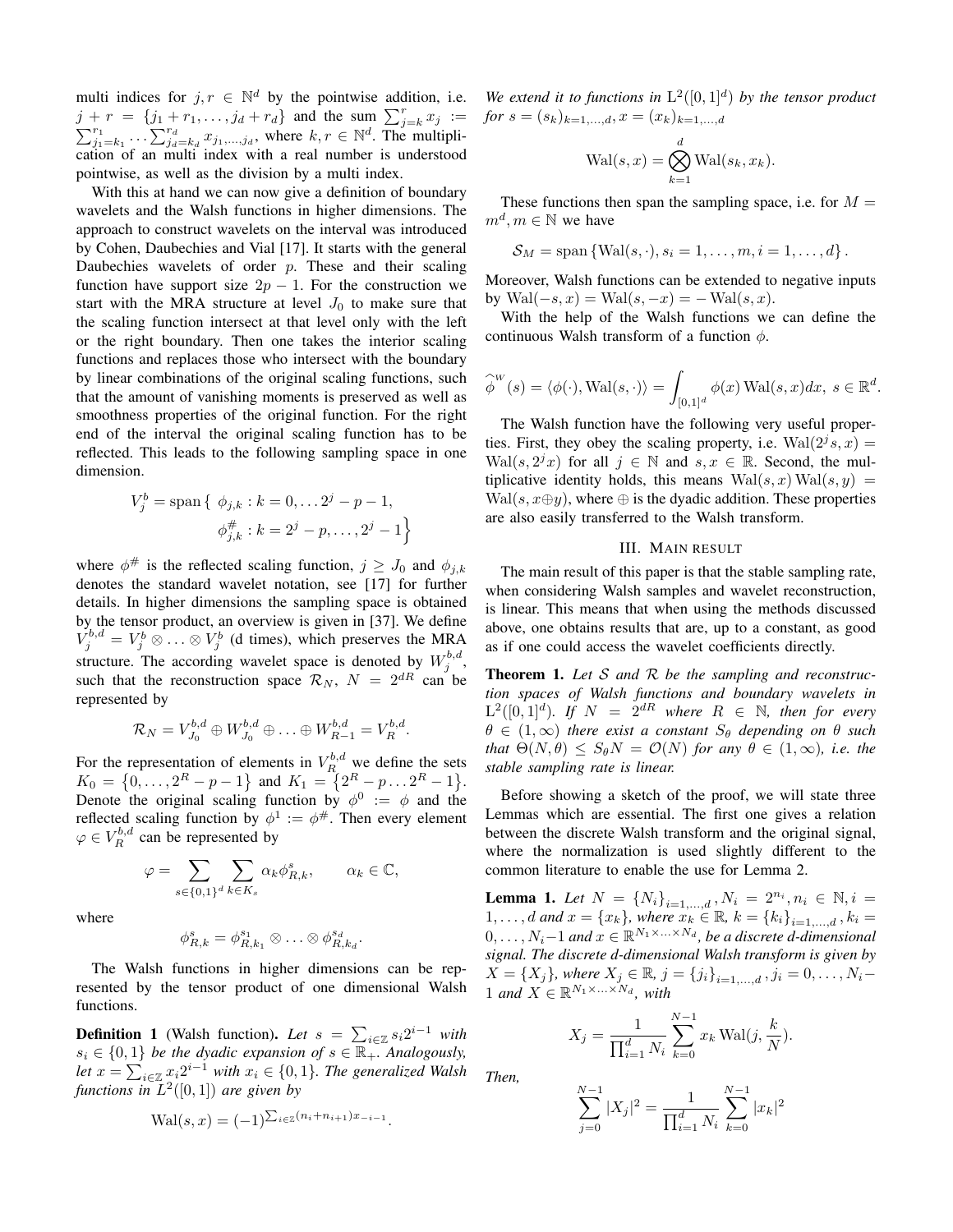*holds.*

In the proof of the theorem we achieve a bound by the scaling function under the Walsh transform and the sum over the Walsh polynomial. The following lemma helps to estimate the value of the Walsh polynomial and is related to a similar result for trigonometric polynomials.

**Lemma 2.** Let  $A, B \in \mathbb{Z}^d$  such that  $A_i \leq B_i, i = 1, \ldots, d$  and *consider the Walsh polynomial*  $\Phi(z) = \sum_{j=A}^{B} \alpha_j \text{ Wal}(j, z)$ *. If*  $L = \{L_1, ..., L_d\}$  with  $L_i = 2^{n_i}$ ,  $n_i \in \mathbb{N}, i = 1, ..., d$  such *that*  $2L_i \geq B_i - A_i + 1$ *, then* 

$$
\sum_{j=0}^{2L-1} \frac{1}{\prod_{i=1}^d 2L_i} \left| \Phi(\frac{j}{2L}) \right|^2 = \sum_{j=A}^B |\alpha_j|^2.
$$

To be able to use the scaling property for wavelets, we have to adjust their support. In detail this means, that we represent the scaling function as a sum of functions that are supported in  $[0, 1]$ , i.e.

$$
\phi(x) = \sum_{i=-p+2}^{p} \phi_i(x-i+1) \text{ with } \phi_i(x) = \phi(x+i-1)\mathcal{X}_{[0,1]}(x)
$$

and

$$
\phi_{R,l} = 2^{R/2} \sum_{i=-p+2}^{p} \phi_i (2^R x - i + 1 - l).
$$

This can also be done accordingly for the reflected function  $\phi^{\#}$ . In the higher dimensional case we have

$$
\phi(x) = (\phi_1 \otimes \ldots \otimes \phi_d)(x_1, \ldots, x_d)
$$
  
= 
$$
\sum_{i=-p+2}^{p} \phi_{i_1}(x_1 - i_1 + 1) \cdot \ldots \cdot \phi_{i_d}(x_d - i_2 + 1)
$$
  
= 
$$
\sum_{i=-p+2}^{p} \phi_i(x - i + 1).
$$

and  $\phi_{i_j}$  defined as above. This way the multiplicative identity holds also for the decimal time shift of the wavelets.

Next, we present the decay rate of continuous wavelets under the Walsh transform. This is not straightforward as the Walsh transform is analysing smoothness in the dyadic analysis which is very different from smoothness in the decimal analysis. Nevertheless, a large class of wavelets fulfil this property as well.

**Lemma 3.** Let  $\phi$  be a Daubechies scaling function of p *vanishing moments*  $p > 1$  *and*  $\phi_i$  *be the scaling function multiplied by the cut off function. Then*

$$
|\widehat{\phi_i}^W(k)| \le \frac{A}{\prod_{i=1}^d (1+|k_i|)} \quad k \in \mathbb{R}^d_+, \quad i = -p+2, \dots, p
$$

*for some*  $A \in \mathbb{R}_+$ *.* 

With this information together we can give an overview of the proof.

*Sketch of the proof.* For the proof we try to bound the value  $C_{N,M} = \cos(\omega(\mathcal{R}_N, \mathcal{S}_M)) = \inf_{f \in \mathcal{R}_N, ||f|| = 1} ||P_{\mathcal{S}_M}f||$ 

 $1 - ||P_{\mathcal{S}_M}^{\perp} \varphi||$ , where  $P_{\mathcal{S}_M}$  is the orthogonal projection on the subspace  $S_M$ . Then we use the assumptions on the wavelets to represent  $\varphi \in \mathcal{R}_N$  with  $||\varphi|| = 1$  by

$$
\varphi = \sum_{s \in \{0,1\}^d} \sum_{k \in K_s} \alpha_k \phi_{R,k}^s.
$$

Due to the orthogonal projection we need to handle the values  $\langle \phi_{R,n}, \text{Wal}(l, \cdot) \rangle$ . For this purpose we use the functions  $\phi_i$ defined as before. As this enables us to transfer the scaling and shift from the wavelet over to the Walsh function. Moreover, let  $l = \{l_1, \ldots, l_d\} \in \mathbb{Z}^d$  and define  $p_R : \mathbb{Z}^d \to \mathbb{N}^d$  with  ${z_i}_{i=1,...,d} = z \mapsto p_R(z) = {p_R(z)_i}_{i=1,...,d}$  and  $p_R(z)_i$ be the smallest integer such that  $p_R(z)$ <sub>i</sub> $2^R - z_i > 0$  for  $i =$  $1, \ldots, d$ . Then

$$
\begin{aligned} &\langle \phi^s_{i,R,n}, \mathrm{Wal}(l,\cdot)\rangle\\ &=\mathrm{Wal}(n+i-1+2^Rp_R(n+i-1),\frac{l}{2^R})\widehat{\phi^s_i}^{\mathrm{w}}(\frac{l}{2^R}). \end{aligned}
$$

Define now

$$
\Phi_i^s(z) = \sum_{n \in K_s} \alpha_n \text{ Wal}(n + i - 1 + 2^R p_R(n + i - 1), \frac{z}{2^R})
$$

Then, one can estimate the parts of the orthogonal projection by

$$
\sum_{n \in K_s} \alpha_n \langle \phi_{i,R,n}^s, \text{Wal}(l, \cdot) \rangle = (2^{-R/2})^d \Phi_i^s(\frac{l}{2^R}) \widehat{\phi_i^s}^w(\frac{l}{2^R})
$$

With  $M = \{M_1, \ldots, M_d\}$  and the set  $\mathcal{I}_M =$  $\{l \in \mathbb{N}^d, l_i \leq M_i\}$  this allows to see

$$
||P_{\mathcal{S}_M}^{\perp}\varphi||\leq \sum_{i=-p+2}^p\sqrt{\sum_{l\notin I_M}2^{-dR}\left|\sum_{s\in\{0,1\}^d}\Phi_i^s(\frac{l}{2^R})\widehat{\phi_i^{s^W}}(\frac{l}{2^R})\right|^2}.
$$

Now, let  $S \in \mathbb{N}$  be given, such that the amount of samples  $M = \{M_1, \ldots, M_d\} \in \mathbb{N}^d$  is  $M_k = S2^R$ . Then, if  $l = \{l_1, \ldots, l_d\} \notin I_M$  at least one  $l_k > M_k$ . The sum is the largest, if only one  $l_k$  is fulfils this estimate. Hence, without loss of generality let  $l_1 > M_1$  and  $l_k \leq M_k$  for  $k = 2, \ldots, d$ . Let now  $l_k = j_k + S2^R$ . Then for some constant C the sumands over  $s \in \{0,1\}^d$  can be estimated by the periodicity of the Walsh functions and Lemma 3 by

$$
\sum_{l_1 > M_1} \sum_{l_2 \le M_2} \dots \sum_{l_d \le M_d} 2^{-dR} \left| \Phi_i^s(\frac{l}{2^R}) \widehat{\phi_i^s}^w(\frac{l}{2^R}) \right|^2
$$
  

$$
\le \frac{C^{d-1}}{(2\alpha - 1)S^{2\alpha - 1}} \sum_{j=0}^{2^R-1} \frac{1}{2^{dR}} \left| \Phi_i^s(\frac{j}{2^R}) \right|^2
$$

The last sumand can be controlled with Lemma 2 and the fact, that  $||\varphi|| = 1$ 

$$
\sum_{j=0}^{2^R-1} \frac{1}{2^{dR}} \left| \Phi_i(\frac{j}{2^R}) \right|^2 \le 1.
$$